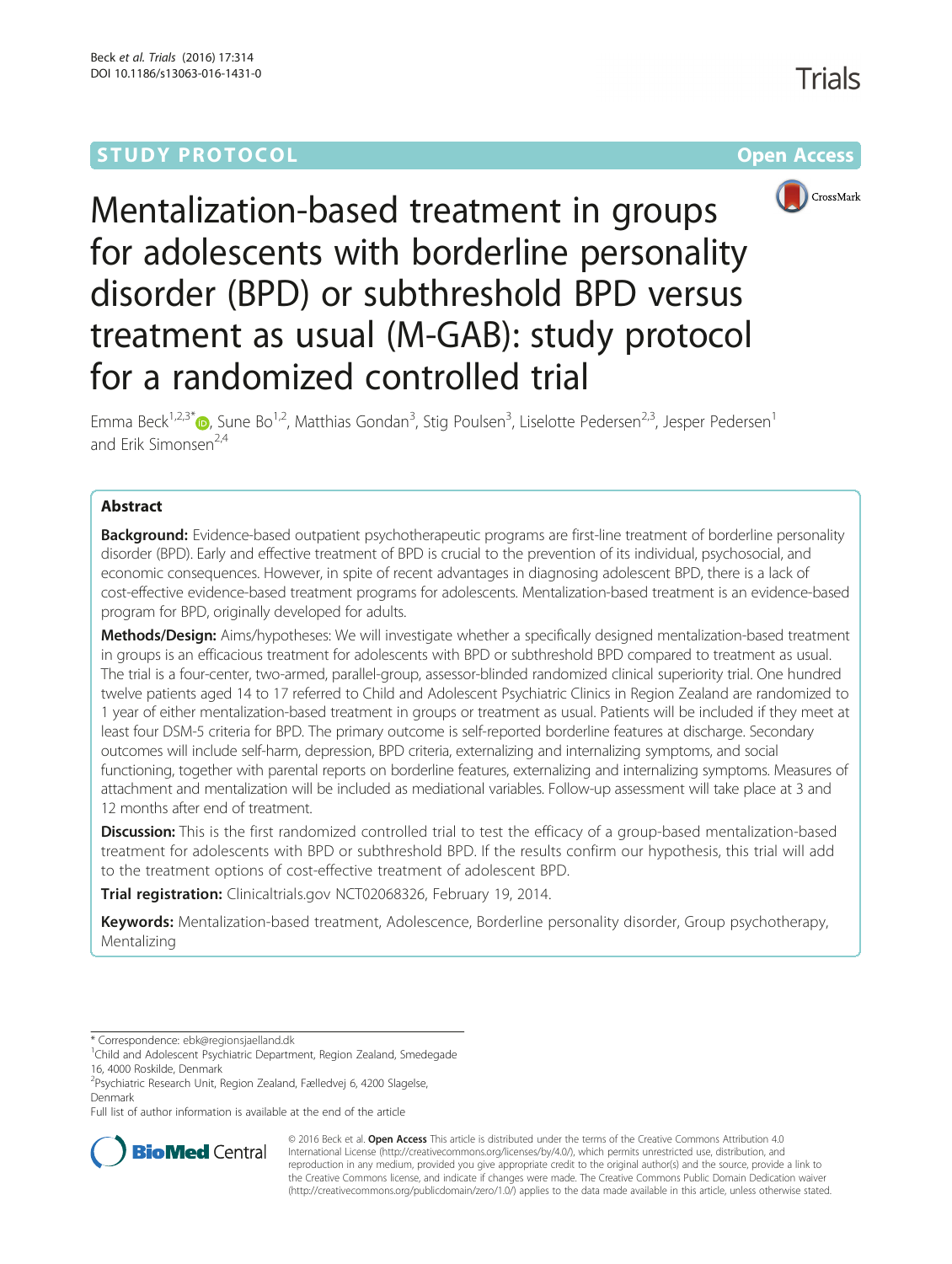## Background

Borderline personality disorder (BPD) is a severe mental disorder with symptoms such as affective instability, impulsivity and self-harm [\[1\]](#page-10-0). In comparison to other personality disorders (PDs), BPD is associated with more severe impairments in social functioning [\[2, 3](#page-10-0)], higher rates of psychiatric comorbidity and increased risk of suicide attempts [[4](#page-10-0)]. Prevalence in the general population ranges from 0.5 to 2.7 % [[5](#page-10-0)–[9\]](#page-10-0). In clinical populations the prevalence ranges between 9 and 22 % in outpatient settings [\[10, 11](#page-10-0)], and up to 40 % in inpatient settings [\[12](#page-10-0)]. Research into the etiology of BPD indicates that it is multifactorial and includes genetic dispositions, neuropsychological dysfunctions, and environmental factors such as neglect and physical abuse [[13](#page-10-0)].

It has been disputed whether it is possible and meaningful to diagnose PDs in general and BPD in particular in adolescents [[14](#page-10-0)–[16](#page-10-0)]. However, there is evidence that BPD can be diagnosed reliably and validly in adolescents with reliability rates comparable to those found with adults [\[17](#page-10-0)–[22\]](#page-10-0). The possibility of diagnosing adolescent PD has been introduced in the Diagnostic and Statistical Manual of Mental Disorders, fifth edition (DSM-5) [\[1](#page-10-0)] and BPD prevalence rates among adolescent inpatients are similar to those of adult inpatients [\[23](#page-10-0), [24\]](#page-10-0). Stability of PD diagnoses among adolescents also resembles that of adults [\[25](#page-10-0)].

BPD is associated with both chronic medical illnesses and comorbid psychiatric disorders, and psychiatric comorbidity may be even higher in adolescents than in adults [\[26](#page-10-0)–[31\]](#page-10-0). Patients with BPD tend to use inpatient and outpatient treatment far more than patients with other PDs [[32\]](#page-10-0) leading BPD to be associated with costly health service use [[27, 33\]](#page-10-0), also in adolescence [[34](#page-10-0), [35](#page-10-0)]. Therefore, the development of early and effective treatment programs, which include adolescents with BPD at the threshold level is important and may have long-term benefits for patients, their families and society [[36](#page-10-0)–[40](#page-10-0)]. While pharmacological treatments can reduce specific symptoms experienced by BPD patients, they fail to bring about a fundamental or long-lasting change in the disorder itself. In contrast, several structured outpatient psychotherapeutic programs such as dialectical behavior therapy (DBT), mentalization-based treatment (MBT), transference-focused therapy (TFP), cognitive behavioral therapy (CBT) and schema-focused group therapy (SFT) have been shown to be efficacious. Although further evidence is still warranted, psychotherapy is suggested as the primary treatment for BPD [[41, 42](#page-11-0)].

Adaptation of structured and manualized treatment programs to adolescents with BPD is novel, and relatively few controlled studies have tested their efficacy: In an randomized controlled trial (RCT) by Mehlum et al., DBT-A was found to be superior to the control condition in reducing the frequency of self-harm, both at treatment end and at follow-up [\[43, 44\]](#page-11-0). Other studies on feasibility and efficacy of DBT-A also indicate a positive outcome for DBT-A [\[45](#page-11-0)–[49](#page-11-0)], but these studies are uncontrolled, small scale, and use different outcome measures, leading the evidence base to be considered insufficient [[50](#page-11-0)]. As the target population for DBT-A is adolescents with suicidal and self-harming behavior, the overlap between this group and adolescents with BPD is only partial [\[50](#page-11-0)], and the efficacy of DBT-A for treating BPD in adolescents is unknown. Chanen et al. [\[51](#page-11-0)] tested individual cognitive analytic therapy (CAT) for adolescents with BPD symptoms and found no significant differences between the outcomes of CAT and the control condition at 24 months, but with faster rates of symptomatic improvement in the CAT condition. Schuppert et al. [\[52](#page-11-0)] also found no superiority of a 17-session group-based emotion regulation training course. In contrast, Rossouw and Fonagy's [\[53\]](#page-11-0) adaptation of mentalization-based treatment (MBT) for borderline personality patients to adolescents yielded more promising results: A 1-year treatment program for adolescents with self-harming behavior (of whom 73 % met the diagnostic criteria for BPD) comprising weekly individual MBT sessions and monthly familytherapy sessions, was more effective than treatment as usual (TAU). In an uncontrolled study, Laurenssen et al. [[54](#page-11-0)] adapted MBT to an inpatient setting with adolescent BPD patients, and found a significant improvement in Axis-I symptomatology and personality functioning.

MBT is specifically developed to treat BPD and its efficacy of treating BPD in adults has been tested in several RCTs [[55](#page-11-0)–[58](#page-11-0)]. MBT is based on attachment theory and psychodynamic principles and has a high degree of structure and a clear treatment goal of improving patients' mentalizing skills [[55](#page-11-0)–[59\]](#page-11-0). Mentalization has been defined as the capacity to understand and interpret - implicitly and explicitly - one's own and others' behavior as an expression of mental states such as feelings, thoughts, fantasies, beliefs, and desires [\[60\]](#page-11-0). The capacity develops during childhood and is intimately linked with the quality of early attachment relationships [[61](#page-11-0)]. When the caregivers affective mirroring of the child's mental state is marked and congruent, i.e., is representative of the child's mental state, and not her own, it serves as a representation of the state that the child can incorporate into its own representation of self [[60](#page-11-0)]. The theoretical framework of MBT links BPD pathology to an impairment in the capacity to mentalize. In states of emotional arousal, BPD patients are vulnerable to shifting toward a non-mentalizing mode. In short, MBT offers therapeutic techniques for identifying when this shift is occurring and how to help the patient return to a mentalizing mode, where an understanding of one's own and others' minds can be used to regulate the patient's emotional state [[40](#page-10-0)]. In the original model for MBT, group psychotherapy is supported by individual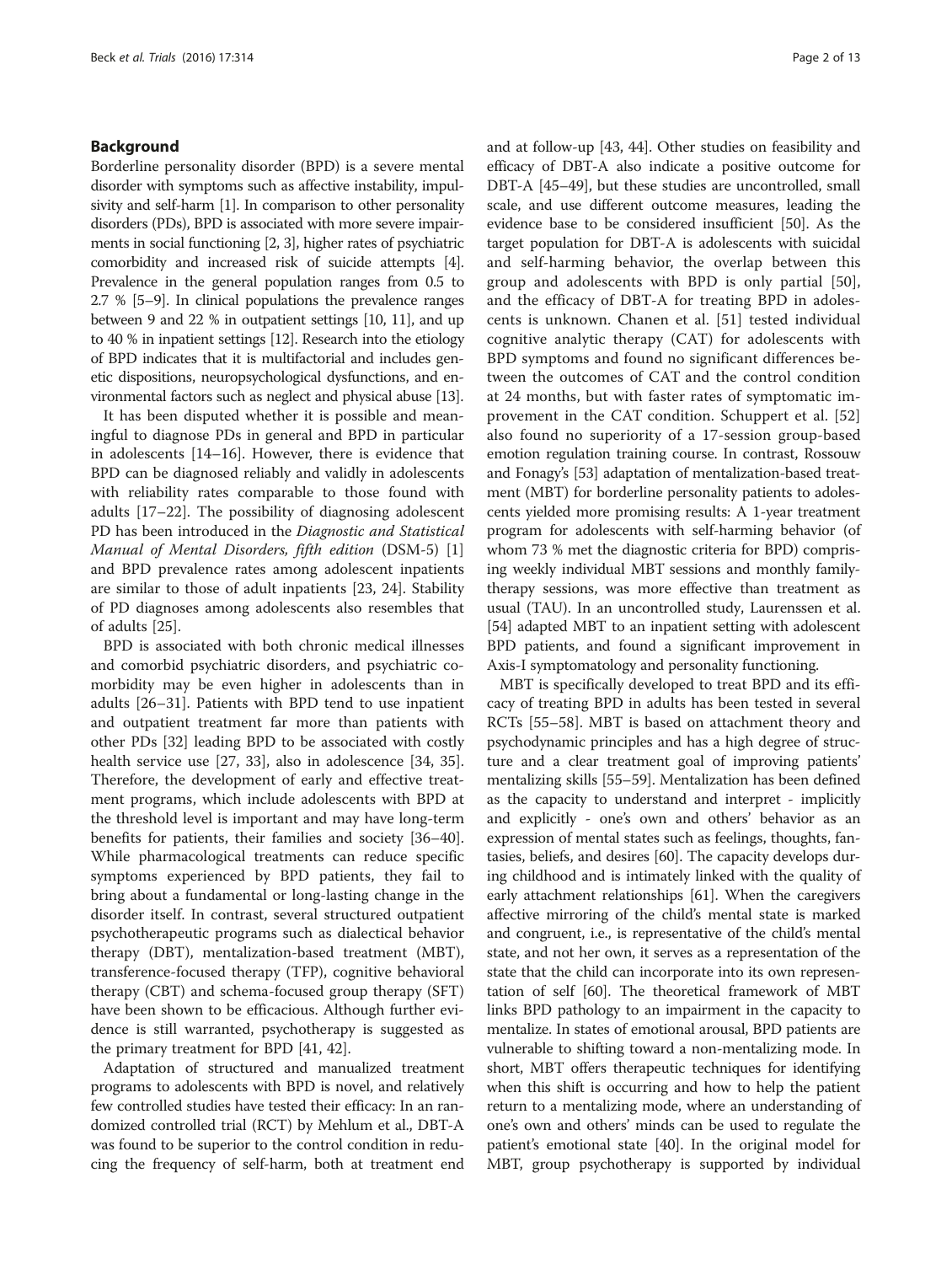psychotherapy that ensures patients' attendance to group sessions by motivating and working constructively with patients' negative experiences that could otherwise lead them to drop out of treatment [[59](#page-11-0)]. However, such a relatively resource-demanding treatment model can impede implementation, and research into the effectiveness of the separate modalities of MBT is sparse.

While the overall aim of developing patients' mentalizing skills overlaps in individual and group therapy, there may be some particular advantages to using the group modality in the treatment of BPD. Karterud [\[62](#page-11-0)] summarizes the literature on these advantages as follows: First, the relatively intimate two-person relationship of individual therapy is likely to activate attachment patterns and transference/countertransference that are emotionally too burdening for the BPD patient to endure. In the group, such interpersonal processes will be "spread out" on different group members and therefore be experienced as less intense. Second, as the interpersonal difficulties associated with BPD naturally unfold between group members, group therapy offers an opportunity to explore and work on them in vivo. Third, difficulty with authority figures experienced by many BPD patients can diminish their receptiveness to feedback coming from the therapist. In contrast, when feedback comes from group members, this difficulty may be bypassed. Furthermore, compared to individual therapy, group therapy is considerably less expensive.

Including parents in the MBT program for adolescent BPD and targeting the parent-child relationship is important. Parental and family circumstances are contributing factors to the development of BPD [[63](#page-11-0), [64\]](#page-11-0), and BPD symptoms such as affect dysregulation and impulsivity are especially prone to be exhibited within the context of attachment relationships [\[40\]](#page-10-0), such as the relationship between adolescents with BPD and their parents. We suggest that guidance for parents on how to understand and respond to their child in interpersonal stressful situations can promote mentalization and coregulation within the parent-adolescent relationship, and that these intersubjective experiences may serve as a pathway to development of the adolescents' mentalizing skills. We also propose that it will reduce premature dropout to educate and guide the parents about the importance of supporting their child in times of low motivation for attending treatment sessions [\[65\]](#page-11-0).

To our knowledge, group-based MBT for adolescent BPD or subthreshold BPD that includes parents in the treatment has not yet been tested for efficacy in a controlled study. However, in an uncontrolled feasibility trial  $(N = 25)$  of a group-based MBT program similar to the one presented in the present protocol, we found symptomatic improvement in 92 % of the patients. On the Borderline Personality Features Scale for Children (BPFS-C), which is also the primary outcome measure in the present trial, the difference in before and after scores were highly significant (Bo, Sharp, Beck, Pedersen, Gondan and Simonsen (submitted)).

## Aims and hypotheses

We will investigate whether a specifically designed treatment program, Mentalization-based treatment in groups for adolescents with BPD or subthreshold BPD, is an efficacious treatment compared to treatment as usual (TAU). The MBT program includes an introduction to mentalization (MBT-I), mentalization-based group therapy (MBT-G) and mentalization-based psychoeducation for the parents of the patients (MBT-P) [[62](#page-11-0), [66](#page-11-0)]. The present study will test if this specifically designed groupbased MBT program is superior to TAU as measured by a decrease in borderline personality features after the last MBT-G session (session no. 40).

## Methods/Design

The study is a randomized two-armed, parallel group, assessor-blinded continuous outcome superiority trial, comparing a group-based MBT program with TAU in 112 adolescents with BPD or subthreshold BPD, following intention-to-treat (ITT) principles. The study will be carried out at four outpatient child and adolescent psychiatric clinics within The Child and Adolescent Psychiatric Department, Region Zealand, Denmark.

## Eligibility criteria Inclusion criteria

- 1. Age from 14 to 17 years
- 2. Meeting a minimum of four DSM-5 BPD criteria
- 3. Total score higher than clinical cutoff (67) on the Borderline Personality Features Scale for Children (BPFS-C)
- 4. Parents' or parent substitutes' commitment to participate in the MBT-P program and to support their child's participation in the MBT-I and MBT-G program
- 5. Written informed consent

#### Exclusion criteria

- 1. Comorbid diagnosis of pervasive developmental disorder, learning disability ( $IQ$  < 75), anorexia, current psychosis, diagnosis of schizophrenia or schizotypal personality disorder and antisocial personality disorder (DSM-5)
- 2. Any other mental disorder other than BPD considered the primary diagnosis
- 3. Current (past 2 months) substance dependence (but not substance abuse)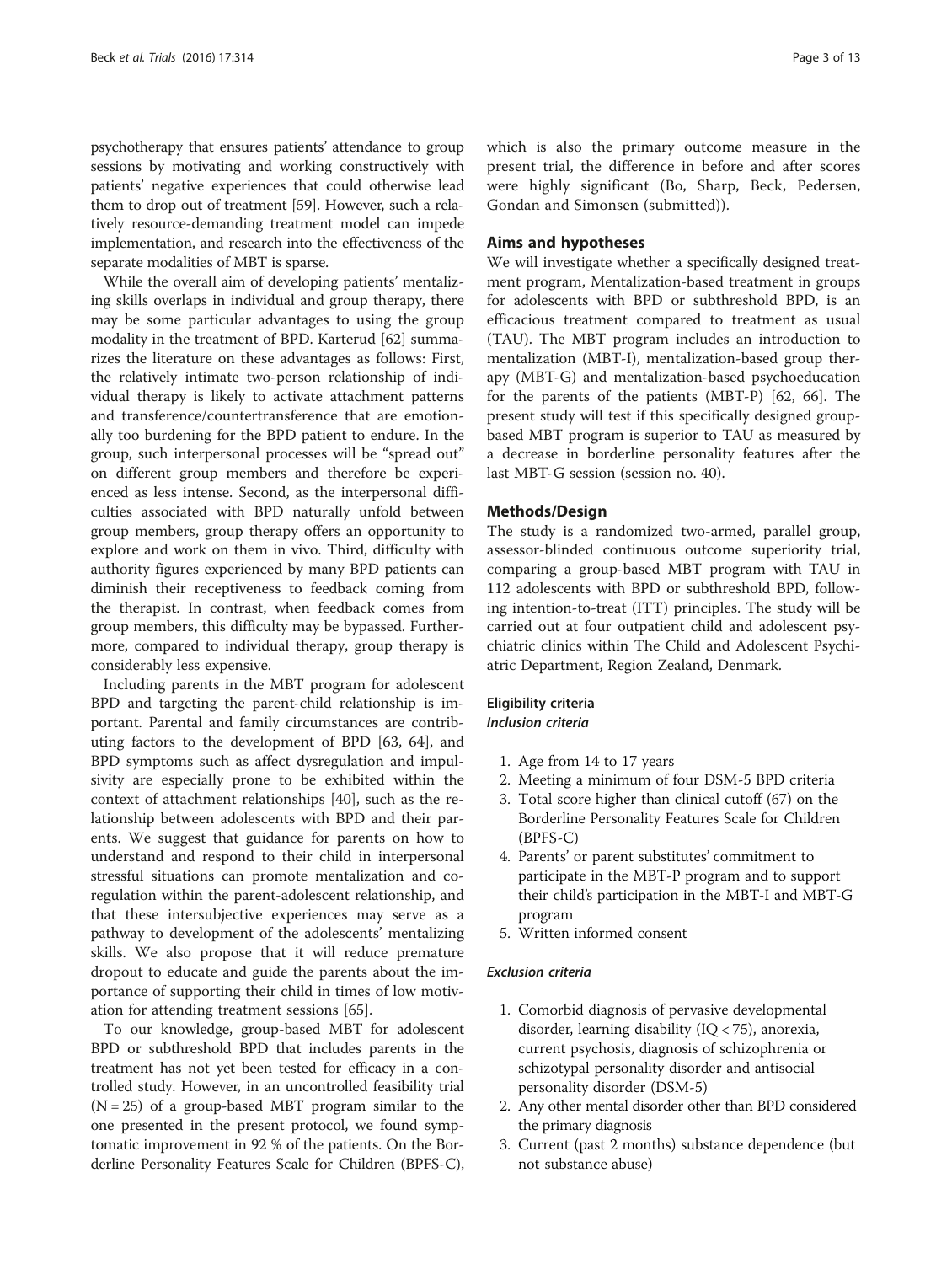- 4. Current psychiatric inpatient treatment
- 5. Receiving any other psychotherapeutic treatment
- 6. Not living with parent(s) or parent's substitute(s),
- who are able to participate in the MBT-P program
- 7. Not fluent in Danish

# Recruitment and baseline procedures

Participants from child and adolescent psychiatric inand outpatient clinics in Region Zealand will be screened for eligibility as part of their psychiatric review and referred to further assessment, provided they do not meet any exclusion criteria. A simple screening instrument has been developed, and staff will be trained in using it prior to recruitment. When clinicians encounter patients who fulfil the inclusion criteria, the patients are sent to an assessor, who will inform the patient and parents thoroughly about participation in the M-GAB trial including the assessment procedure. Patients are then invited to two sessions of assessment for eligibility. Both sessions last between 2 and 3 hours including breaks. Subsequently the family is told if they are invited to participate in the randomization, and if so, outcome measures at baseline are administered. Randomization will take place after completion of the baseline assessment and patients will be allocated to either the MBT in groups or the TAU group (see below). The flowchart and measurement points are presented in Fig. [1.](#page-4-0)

## Interventions

Both treatment conditions, MBT in groups and TAU, will be delivered at all four child and adolescent psychiatric clinics in Region Zealand.

#### Experimental intervention: MBT in groups

Mentalization-based group therapy is constituted by a set of treatment principles. Naturally, some principles overlaps with individual MBT (i.e., "regulating arousal" and "keeping an affect focus"), but others are specific to the group component (i.e., identifying and mentalizing events in the group) [\[62, 67\]](#page-11-0). The patients' profound difficulties with interpersonal functioning and affect regulation require therapeutic techniques potent enough to counteract the difficulties that can arise during sessions. A main therapeutic goal is to balance the management of therapist authority and structure of each session with the openminded, exploring, and curious stance in order "to create and sustain a mentalizing discourse in the group" [\[62](#page-11-0), [67](#page-11-0)].

MBT in groups is a 1-year psychotherapy program with three components, MBT-Introduction (MBT-I), MBT-Group (MBT-G) and MBT-Parents (MBT-P).

MBT-I is a structured 3-week introductory psychoeducative program for patients covering the concepts of mentalizing and attachment, and information about BPD. MBT-I includes role plays and discussions of cases and video clips in order to encourage active participation. Furthermore, the group members will be encouraged to participate in small homework assignments between the sessions. MBT-I was developed by Karterud and Bateman [[66](#page-11-0)], and modified for our purpose in collaboration with the authors.

Mentalization-based group therapy (MBT-G) consists of 37 weekly sessions of mentalization-based psychotherapy in groups. Sessions are not accompanied by continuing individual sessions. However, case formulations are made with patients during individual sessions with both therapists, and this process scaffolds and supports the therapeutic work in the group. The overall purpose of the case formulation sessions is for therapists and patient to develop a clear mutual understanding of the patient's main difficulties and psychotherapeutic focus points, which can be drawn on during group sessions. The case formulation is to be formulated within the mentalization-based framework, applying the theoretical understandings and principles from mentalization theory. The individual focus in these sessions organizes thinking for therapists and patient and supports the mentalizing work in the ensuing group sessions [\[62\]](#page-11-0). Three individual case formulation sessions are scheduled before the initiation of the MBT-G. The patient will also be informed which therapist is his or her contact person, and an updated crisis plan with the therapist's contact details is included in the formulation. After eight to ten group sessions and again toward the end of the program (after 25 group sessions), a case formulation session is scheduled for revising the formulation according to the deepened knowledge and development of the patient.

MBT-P is a psychoeducation program for the patients' parents running parallel to MBT-I and MBT-G. It is a slow-open six-session program comprising role plays, plenary analysis of difficult interpersonal events between parent and adolescent and therapists' presentations with information on BPD, mentalization, and attachment. The importance of parents' continuous support of their adolescents' attendance to treatment is also discussed. All sessions have a length of 90 minutes. MBT-P is adapted from Karterud and Bateman's manual [\[66\]](#page-11-0). An overview of the entire MBT in groups program is presented in Fig. [1](#page-4-0). Both MBT-P as well as the contact-person function mentioned above are intended to prevent premature dropout of the treatment.

### **Therapists**

MBT will be delivered by clinical psychologists and a psychiatrist. Prior to starting the MBT treatment, therapists will have participated in a 2-day introduction to MBT theory and basic principles and a 5-day training program by Professor Sigmund Karterud, who developed the manual for MBT-G and MBT-I in collaboration with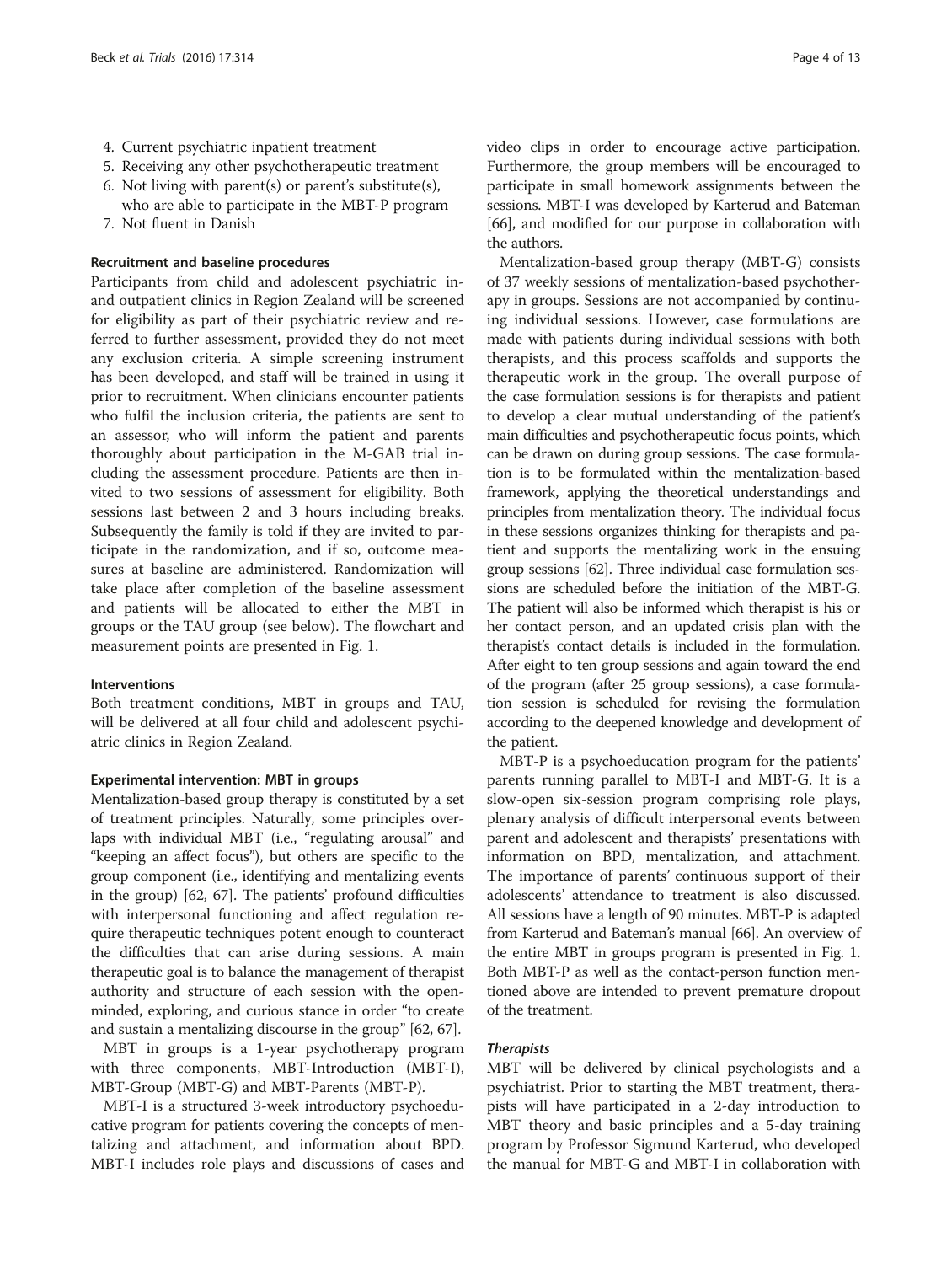<span id="page-4-0"></span>

Anthony Bateman [\[62, 66](#page-11-0)]. Replacement of therapists during the trial may be necessary, in which case at least one therapist in each group will have finished training, while the co-therapist is undertaking or waiting to begin training. National specialists in MBT and adolescent psychiatry provide 1–2 hours of supervision per month to secure adherence to the manual. All sessions are videotaped and 10 % are randomly selected for ratings of adherence to the treatment manual applying the MBT-G adherence and competence scale [[62](#page-11-0)]. Therapists delivering MBT within this trial will not deliver TAU, but may carry out non-MBT-based clinical work outside the trial such as clinical assessments or case management for in-patients.

## Organization of MBT in groups within the four clinics

Whenever patients terminate/drop out of a MBT-G group and new patients can be admitted into the group,

a new MBT-I group starts up. As a default, patients will be offered MBT-I in their local clinic, but may also choose to enter MBT-I in a different clinic in order to participate in a larger group. MBT-I groups starting up with less than five patients are run by one therapist. Groups with five or more patients are delivered by two therapists, Patients start MBT-G treatment immediately after completion of MBT-I. The MBT-G treatment will run in five slow-open groups across the four clinics with a maximum of eight patients in each.

### Treatment as usual

TAU is based on supportive techniques and comprises psychoeducation, counseling and, if needed, ad hoc crisis management with the overall aim of alleviating BPD symptomatology. TAU is delivered by child and adolescent mental health professionals with thorough experience in working with psychopathology in adolescents.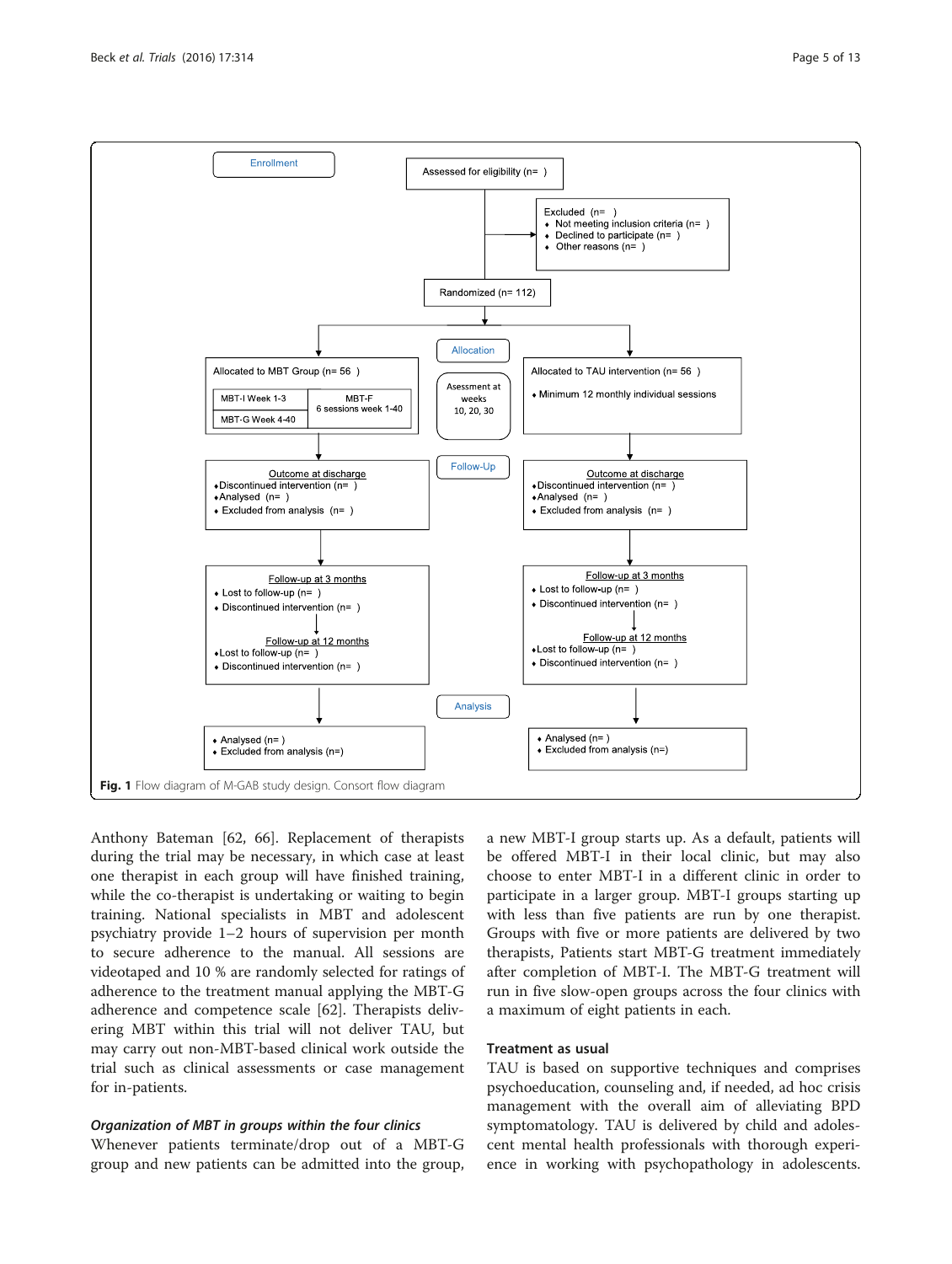They will be psychologists, psychiatrists, social workers or nurses employed in child and adolescent psychiatric clinics in Region Zealand. Adherence to the supportive approach is monitored in regular supervision, as TAU is not manualized. For the purpose of this study, we defined a limit for the minimum treatment by standardizing to at least 12 individual monthly sessions. Additional contact may vary across clinics and according to the needs of the patient. The supervisors and staff selected to carry out the TAU treatment and supervision have no previous MBT training. They will not be undertaking MBT training during the trial, nor will they deliver MBT to patients in- or outside the trial. We will monitor and register both the MBT and TAU patients' contact to the health system during the treatment period, to be able to report both quantitatively and qualitatively the treatment both groups have received.

# Medication in the experimental intervention group and in TAU

All patients will continuously be monitored for their use of medication during the psychotherapeutic intervention, and any differences between the groups will be analyzed as a possible confounder for outcome.

A protocol containing guidelines for pharmacological treatment is provided (available on request) and medication will be registered. The protocol will follow the national recommendations for treating mental disorders in adolescents, and more specifically the new guidelines released in June 2015 from the National Board of Health for treatment of borderline personality [\[68\]](#page-11-0). All psychiatrists responsible for medical treatment will be committed to this medical protocol adherence.

#### Assessment and instruments

## Diagnostic evaluation at baseline

Baseline assessment will be carried out prior to randomization by the first author and a research assistant, both of whom are clinical psychologists. The first author will not carry out treatment in any of the treatment arms. The research assistant may deliver MBT-I to smaller groups of patients. He or she will not deliver TAU.

Clinical syndromes: general psychopathology will be assessed with the Mini-International Neuropsychiatric Interview for children and adolescents (MINI-KID 6.0) [[69\]](#page-11-0), which is a structured diagnostic interview for children aged between 6 and 17 years old based on 24 DSM-IV and ICD-10 criteria. The MINI-KID generates reliable and valid psychiatric diagnoses for children and adolescents [[70](#page-11-0)].

Personality disorders will be assessed with the Structured Clinical Interview for DSM-IV-Axis II (SCID-II) [[71\]](#page-11-0). SCID-II assesses the presence of personality

disorders listed in the DSM-5. The SCID-II is considered the "gold-standard" assessment instrument for personality disorders [\[72](#page-11-0)], and has shown good psychometric properties [\[71](#page-11-0)]. All SCID-II interviews will be carried out by the first author who is a trained and experienced SCID-II interviewer.

Borderline personality disorder. Zanarini et al.'s [[73](#page-11-0)] Childhood Interview for DSM-IV Borderline Personality Disorder (CI-BPD) was developed to also allow the identification of subthreshold borderline pathology in children. The CI-BPD is a semi-structured interview in which the interviewer asks a series of questions and subsequently rates each DSM-based criterion on a score of 0 (absent), 1 (probably present) or 2 (definitely present). The CI-BPD has excellent psychometric properties [[73](#page-11-0), [74](#page-11-0)] and has demonstrated significant, albeit moderate, agreement to clinician diagnosis at time of discharge in a sample of inpatients (kappa = .47) and good internal consistency with a Cronbach's alpha of 0.82 [\[75\]](#page-11-0). The first author has been trained in the CI-BPD by Zanarini in person and will train all other assessors in the study to secure good interrater reliability.

### **Outcomes**

## Primary outcome

The primary outcome, the Borderline Personality Features Scale for Children (BPFS-C) [\[76\]](#page-11-0), is a 24-item dimensional measure adapted from the borderline scale of the Personality Assessment Inventory (PAI) [\[77\]](#page-11-0) for use with children and adolescents from 9 years of age. It has the same four subscales as the PAI borderline scale: Negative Relationships, Affective Instability, Self-harm and Identity Problems. The 24 items are rated on a 5-point Likert scale, ranging from 1 (not at all true) to 5 (always true) with a higher total score indicating more severe levels of borderline personality features. Crick et al. [[76](#page-11-0)] established evidence for the construct validity and demonstrated high internal consistency. Evidence for cross-informant concordance, criterion and concurrent validity were established by Sharp and colleagues [\[78\]](#page-11-0). Satisfactory construct and criterion validity has also been found for the abbreviated 11-item version of the BPFS-C [\[79\]](#page-11-0). In an RCT of individual MBT for adolescents [\[53\]](#page-11-0), the BPFS-C was found to be sensitive to clinical change.

## Secondary outcome measures

Depression will be measured with the Beck's Depression Inventory for Youth (BDI-Y) from Becks Youth Inventories of emotional and social impairment, which have also proven valid and reliable in Danish [\[80\]](#page-11-0).

Self-harm will be measured using the self-report scale on self-harm from the Risk-Taking and Self-Harm Inventory for adolescents (RTSHIA) [[81\]](#page-11-0). The RTSHIA is a 38-item measure adapted from the adult Self-Harm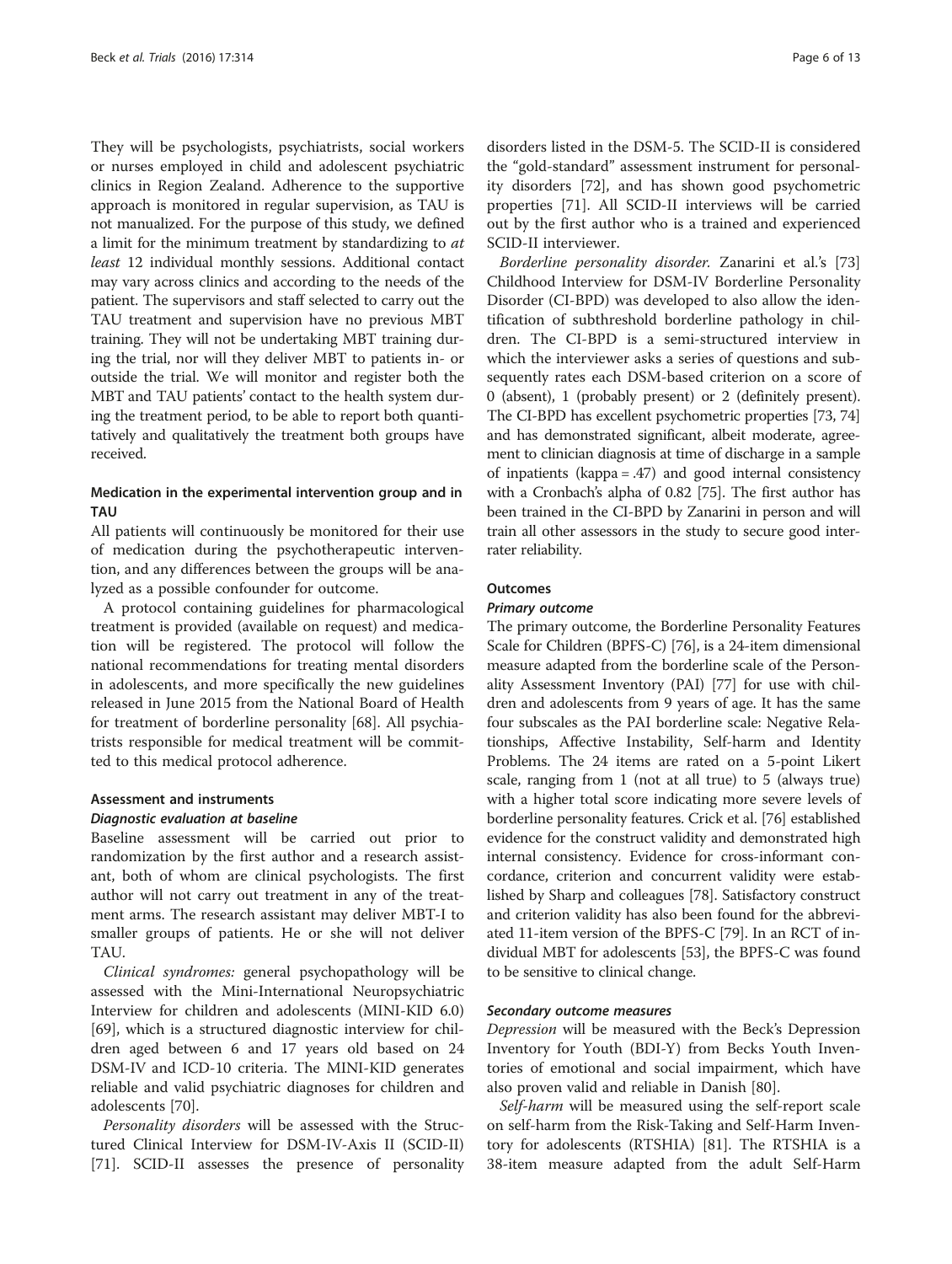Inventory [[82\]](#page-11-0) to be suitable for use with adolescents. The 38 items are rated on a 4-point Likert scale with higher scores indicating a higher frequency with which the adolescent has engaged in risk-taking or selfharming behaviors. The RTSHIA has been shown to have very high reliability (Cronbach's alpha = 0.89, test– retest reliability = 0.93) and validity.

Externalizing and internalizing symptoms are measured by the Youth Self-Report (YSR) [\[83\]](#page-11-0) and a corresponding parents' version, the Child Behavior Checklist (CBCL) [[84](#page-11-0)]. One hundred twelve items are rated on a 3-point scale with "0" for not true, "1" for somewhat or sometimes true, or "2" for very or often true. Both the internalizing and the externalizing scales comprise symptom scales corresponding to DSM diagnoses. A total problem score is derived by summing up all the symptom scales. The YSR and the CBCL are established evidence-based assessment instruments [[85](#page-11-0)], which have also been validated and standardized in a Danish sample [\[86, 87\]](#page-11-0).

Borderline personality disorder symptoms are measured with the Zanarini Rating Scale for Borderline Personality Disorder (ZAN-BPD) [[88](#page-12-0)], which is a semi-structured interview with ratings from 0 (no symptoms) to 4 (severe symptoms) on each of nine items corresponding to the nine DSM-IV criteria for borderline personality disorder. ZAN-BPD has been used in previous studies of pharmacological and psychological treatments for people with BPD. It is reliable, sensitive to change, and has highly convergent validity with structured clinical ratings of BPD [[89\]](#page-12-0).

Global assessment of functioning will be assessed with the Children's Global Assessment Scale (C-GAS) that has shown validity in measuring functioning in children [[90\]](#page-12-0) and sufficient inter-rater reliability in a Danish sample [[91\]](#page-12-0).

Parental reports. In addition to the parents' version of the YSR, the CBCL, described above, we will also collect parental reports on borderline personality features using the parents' version of the BPFS-C, the BPFS-P [[78\]](#page-11-0).

Sociodemographic information will also be collected at baseline during assessment procedures and from medical records.

Furthermore, reduction in the number of patients' hospital admissions and visits to the emergency room will be used as a secondary outcome measure. All patients included in the study will be followed in the National Health Register, and we will extract data from the register dating back to the date before the patients were enrolled in the study as well.

## Mediational variables

Attachment will be assessed with the Experience of Close Relationships Inventory (ECR) [[92](#page-12-0)] and with the Inventory of Parent and Peer Attachment-Revised (IPPA-R) [[93](#page-12-0)]. The ECR is a 36-item self-report questionnaire measuring attachment in romantic relationships. It has displayed good psychometric properties. The IPPA-R is a valid and reliable 53-item measure of attachment in adolescence. It comprises two scales that measure attachment to parents and peers, respectively.

Mentalization will be assessed with the 46-item measure Reflective Function Questionnaire for Youth (RFQ-Y) [[94](#page-12-0)].

#### Measurement intervals

The primary and all self-report-based secondary outcomes are measured at baseline, week 10, 20, 30, and after the  $40<sup>th</sup>$ and final MBT group session. Secondary outcomes based on interviews and expert ratings (the ZAN-BPD, C-GAS) are measured at baseline and discharge. The test-battery designed for intake, including basic clinical evaluation, mediational and outcome measures will take an estimated time of 6 hours per patient. Table 1 lists the primary and secondary outcomes, along with mediational measures.

We will have weekly self-report-based assessment in relation to group sessions (40 measurements) and patients will fill out questionnaires in the beginning of each group session. The assessment comprises a short form of the BPFS-C, the BPFS-C-11, and the short version of the Youth Self-Report, the BPM-Y (19 items). This is to be able to monitor closely when in the treatment program possible progress, and development in the patients' psychopathology is obtained.

Table 1 Assessments administered at baseline and each follow-up point throughout the trial

| Assessment points            | Outcome and mediational self-report measures                                       | Expert ratings and clinician-administered measures |
|------------------------------|------------------------------------------------------------------------------------|----------------------------------------------------|
| Baseline                     | Patient: BPFS-C, YSR, BDI-Y RTSHIA, ECR-R, IPPA-R, RFQ-Y<br>Parent: CBCL, BPFS-P   | Patient: C-GAS, ZAN-BPD                            |
| 10 weeks, 20 weeks, 30 weeks | Patient: BPFS-C, YSR, BDI-Y RTSHIA, ECR-R, IPPA-R, RFQ-Y<br>Parent: CBCL, BPFS-P   |                                                    |
| Discharge                    | Patient: BPFS-C, YSR, BDI-Y, RTSHIA, ECR-R, IPPA-R, RFQ-Y.<br>Parent: CBCL, BPFS-P | Patient: C-GAS, ZAN-BPD                            |
|                              |                                                                                    |                                                    |

BPFS-C Borderline Personality Features Scale for Children, YSR Youth Self-Report, BDI-Y Becks Depression Inventory for Youth, RTSHIA Risk-Taking and Self-Harm Inventory for adolescents, ECR-R Experience of Close Relationships Inventory-Revised, IPPA-R Inventory of Parent and Peer Attachment–Revised, RFQ-Y Reflective Function Questionnaire for Youth, C-GAS Children's Global Assessment Scale, ZAN-BPD Zanarini Rating Scale for Borderline Personality Disorder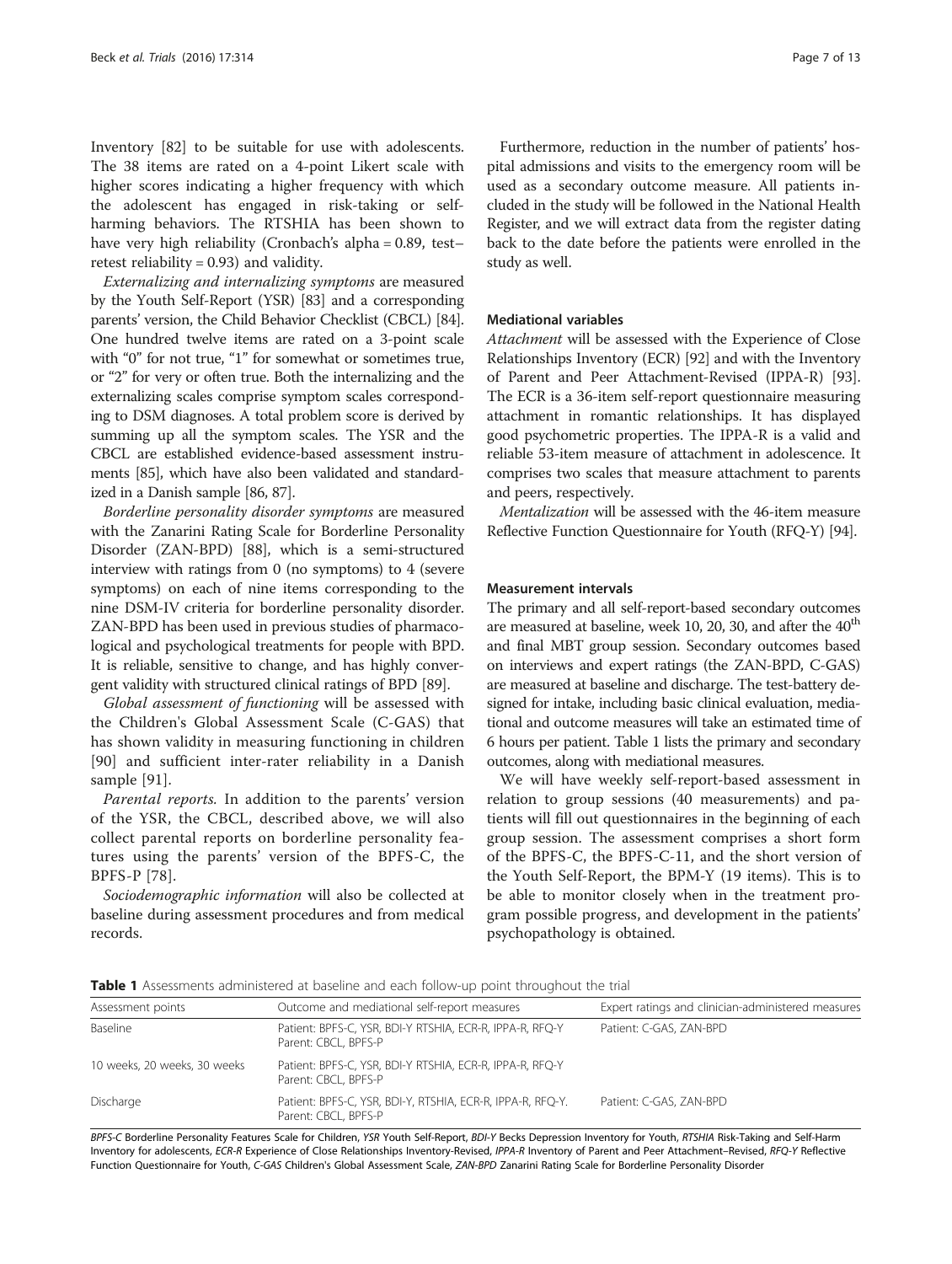All applied instruments will be applied in Danish translated versions. Published Danish versions exist of the SCID-II, the CBCL, the YSR, the BDI-Y, the ECR-R and the ZAN-BPD. The authors translated the remaining instruments.

# Deterioration

Any patient whose mental health deteriorates during treatment will be taken care of according to official guidelines and treatment recommendations in the Department. We will perform subgroup analyses of patients with an increased score on the primary outcome at discharge (i.e., after the 40th session), in order to enhance our knowledge about what characterizes patients who do not benefit or deteriorate from treatment [[95](#page-12-0)].

#### Sample size

Sample size is determined for the primary outcome, namely, the total score of the BPFS-C. A 12-point difference between the two treatment groups is considered to be clinically important. The only outcome study using the BPFS-C to date reported a standard deviation of outcome of 15.4 for psychotherapeutic treatment with a patient group similar to ours. With 90 % power and a twotailed significance level of 5 %, 72 patients would need to be randomized to the two treatment arms. This calculation does not, however, take into account the similarity of patients who are treated by the same therapists and potential dropout.

Patients in the MBT group will be treated in five groups with two therapists in each group. These are slow open groups with six to seven patients, which will include a new patient as soon as another patient has finished treatment. Group treatments are known to cause similarity of the outcomes within groups, which needs to be accounted for in the sample size planning. We expect an intraclass correlation of 0.03, and a total number of eight patients treated in each of the groups, the design effect is 1.24. Thus, the sample size has to be increased by 24 % (which would be 90 patients). For simplicity, we assume the same intraclass correlation in the control group because the control patients are nested within therapists even if the treatment is individual.

Intention-to-treat (ITT) analysis will be used, as it is the recommended approach to evaluating RCTs ITT analysis includes every subject who is randomized according to randomized treatment assignment and it ignores noncompliance, protocol deviations, withdrawal, and anything that happens after randomization. Hence, ITT analysis preserves prognostic balance produced from the original random treatment allocation, but the treatment effect generated from ITT analysis is generally conservative. We will recruit 20 % more patients to have powerful tests in both the ITT as well as in the per protocol population even in the

presence of dropout. This yields a total of 112 patients to be randomized, in a 1:1 ratio.

#### Randomization, methods to minimize bias, and blinding

In order to keep assessors blind to the patients' treatment allocation, all pretreatment assessments will be carried out prior to randomization. Randomization to either MBT or TAU are done online by the trial coordinator (the first author) using a stratified block randomization procedure with a computer-generated allocation sequence with a varying block size kept unknown to the investigators by Public Health and Quality Improvement Data Management. Stratification will be according to clinic affiliation and borderline severity, that is, scores on the BPFS-C. More stratification variables are relevant (i.e., socioeconomic status), but not possible to apply due to the small number of participants. Patients randomized to the MBT will initiate the individual case formulation sessions (see Fig. [1](#page-4-0)) prior to MBT-I, and thereby will initiate the treatment program immediately. Patients randomized to TAU are allocated to a therapist and begin individual sessions immediately.

Assessments during the treatment phase are limited to self-report measures, hence no blinding will be possible. All information given to the participants before completing the self-reports will be standardized.

Regarding outcome assessments at discharge, we will minimize bias that knowledge of treatment allocation could cause by implementing the following strategies: (a) outcome assessors will be blind to treatment allocation, (b) outcome assessors and therapists will not directly communicate with each other, and (c) patients are asked not to reveal their treatment allocation during outcome assessments. Furthermore, outcome assessors will be asked to guess the patients' treatment allocation so that the effects of possible bias can be examined in the analysis and all outcome assessor interviews will be recorded and a random sample will be re-rated by independent raters. Outcome assessors will be research assistants or clinical psychologists, who have not been trained in MBT, have not been involved in delivering treatment to participating patients, and have not carried out any intake procedures, including baseline assessments. The statistician will perform statistical analyses with the two intervention groups coded as 'A' and 'B', with randomly chosen therapist identifications.

### Data management and statistical approach

Data-management will be handled by Public Health and Quality Improvement Data Management from Central Denmark Region, Aarhus. They will provide support with randomization, set up questionnaires electronically and will keep the data on their secure servers. Hence, none of the staff members involved in the study will have access to outcome data during the treatment phase.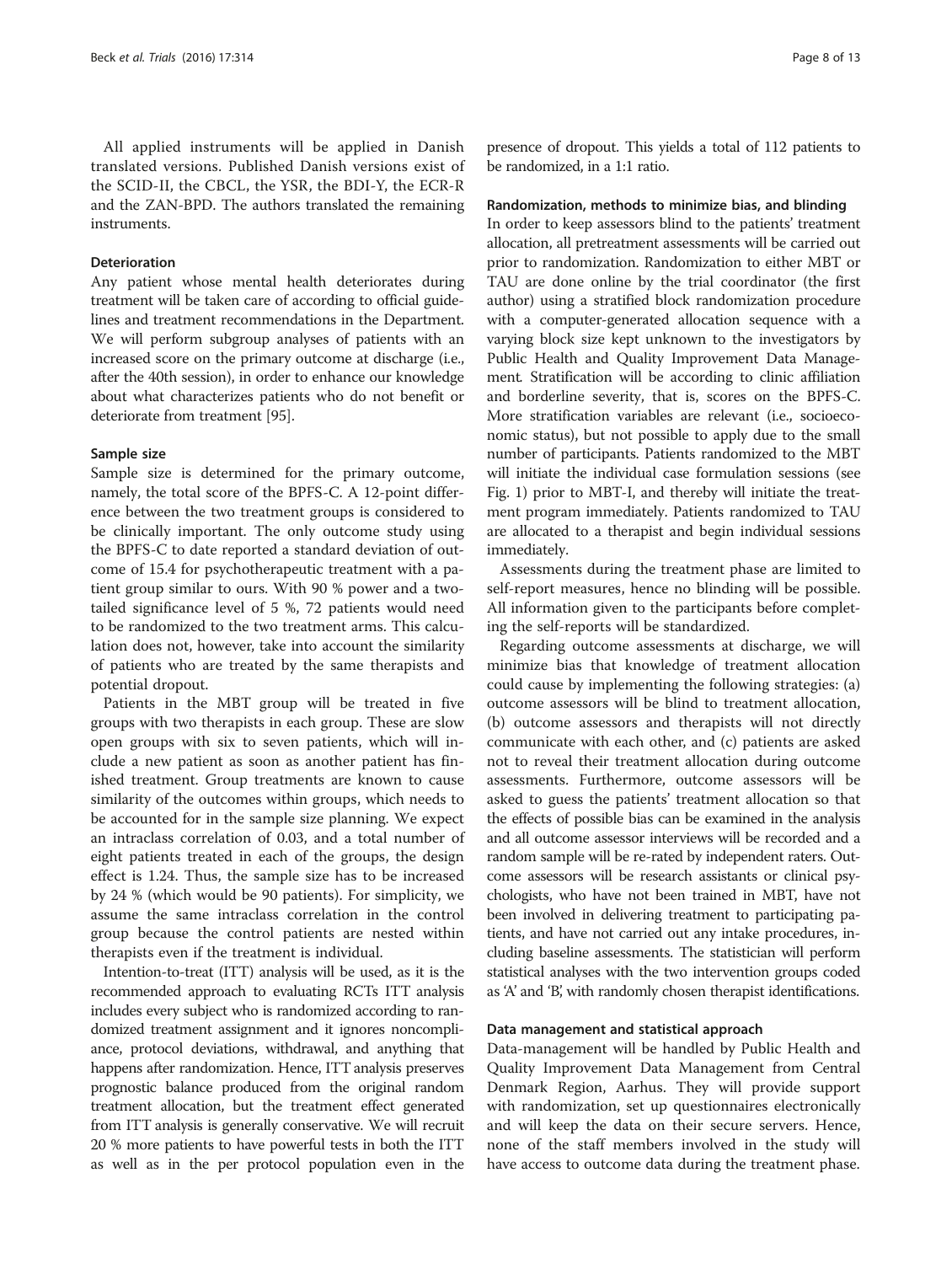All analyses will be conducted according to the ITT principle. Characteristics of the treatment groups will be described at baseline. Preliminary analysis will investigate the pattern of missingness at follow-up, and multiple imputation will be used for missing values. The primary outcome is the total score of the BPFS-C, which is treated as a continuous, normally distributed variable. The primary efficacy hypothesis will be tested using a multilevel two-group comparison (MBT vs. TAU), with Group as a main effect, Therapy Group as a random intercept (within the MBT group, see, e.g., [[96\]](#page-12-0)), the prerandomization BPFS-C as a continuous covariate and the stratification factor clinic as categorical covariate. The test will be performed at the 5 % two-tailed significance level. The primary test for efficacy will be based on the intention-to-treat population, with all randomized patients entering the analysis set, and multiple imputation of missing values. The result will be expressed as the covariate-adjusted difference in group averages, along with the two-sided 95 % confidence interval.

For the secondary outcomes, similar analyses will be used, taking into consideration the scale of the variable (e.g., logistic regression for binary outcomes). A sensitivity analysis will be based on the per protocol set for the available cases (without imputation). Linear regression and logistic regression analyses will be conducted to examine the predictive power of the different covariates (i.e., personality pathology, mentalizing, and attachment) on treatment efficacy and treatment completion.

We will use multiple imputations for missing values in the primary and secondary outcomes [\[97\]](#page-12-0). Separate imputation models will be used for the two treatment groups [[98](#page-12-0)]. The imputation models will include the primary and secondary endpoints (baseline and follow-up) as well as the covariates of the primary statistical analysis, and therapist time in hours.

The primary analysis will be based on the pragmatic comparison of the two treatment arms and will, therefore, not take different amounts of therapist time within or across groups into account. To account for possible differences in therapist time, a sensitivity analysis will be performed on the change scores in which the obtained values will be divided by the actual patient-specific hours of therapist contact.

Mediation analyses will be carried out to test for potential mediating effects of both mentalizing and attachment. As recommended by Hayes [\[99](#page-12-0)], we will conduct structural equation analyses (SEM), using Preacher and Hayes [[100](#page-12-0)] methods for estimating indirect and direct effects with multiple mediators. Unstable participation in the therapy is expected. A dropout will be determined by clinicians as ending therapy without agreement with the therapist.

### Ethical considerations and regulatory approval

There are no immediate ethical problems regarding this trial. Research has not identified any significant adverse effects or risks from any of the compared interventions, and we have no advance knowledge of which intervention is most efficacious. During the trial period, any adverse event will be reported.

The trial is approved by the Regional Ethics Committee of Zealand (no: SJ-371), and is registered at the Danish Data Protection Agency (no: REG-55-2014). The trial is registered under Clinical Trials.org as NCT02068326. In accordance with the CONSORT guidelines [[101](#page-12-0), [102](#page-12-0)], we will report positive, negative, and neutral findings in the trial and we have completed the SPIRIT 2013 checklist (please see Additional file [1](#page-9-0)) and figure (please see Additional file [2](#page-9-0)).

### Confidentiality

All study-related information will be stored securely at the study site. All participant information will be stored in locked file cabinets in areas with limited access. All data will be identified by a coded identification number only to maintain participant confidentiality. All records that contain names of other personal identifiers such as locator forms and informed consent forms will be stored separately from study records identified by code number.

#### Protocol amendments

Any modifications to the protocol, which may affect the conduct of the study, including changes of study objectives, study design, patient population, sample sizes, or study procedures, will require a formal amendment to the protocol. Such amendments will be registered at <https://clinicaltrials.gov/ct2/show/NCT02068326> and approved by the ethics committee.

#### **Discussion**

BPD typically emerges in adolescence and the recommended primary treatment is psychotherapeutic programs. However, only recently has research begun to investigate essential questions such as the relative effectiveness of separate program components and which level of specialization versus generalist treatment is needed for treatment of adolescent BPD to be successful [[103](#page-12-0)]. The evidence base for cost-effective treatment programs for adolescent BPD is limited.

This is the first randomized controlled trial to test the efficacy of a MBT in groups for adolescents with BPD or subthreshold BPD. Below, we discuss some of the potential limitations and strengths of the M-GAB trial.

The trial is subject to at least three potential limitations. First, our primary outcome measure, the BPFS-C, was selected because it reliably and validly measures borderline personality features specifically in adolescents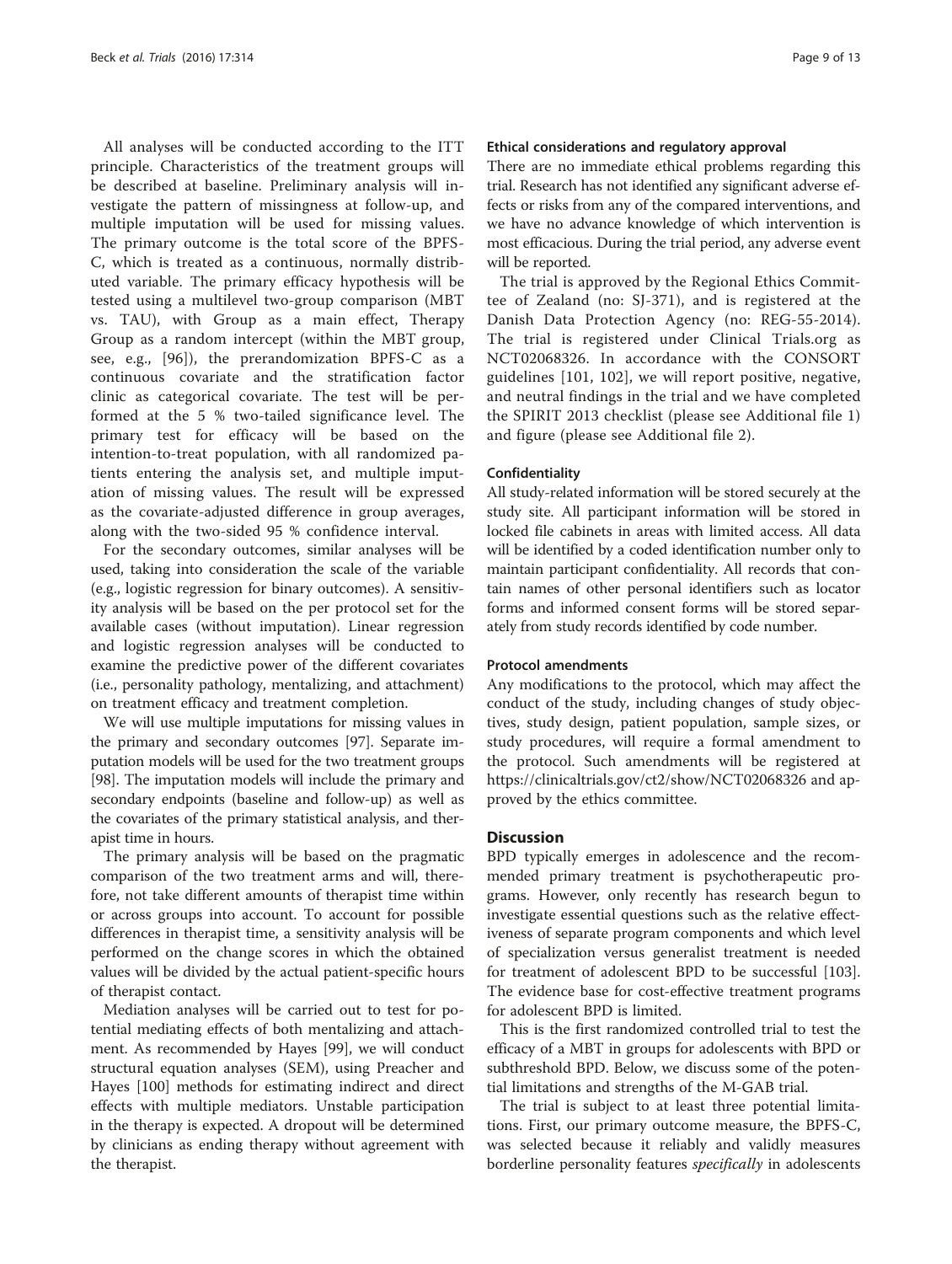<span id="page-9-0"></span>(rather than in adults) and has shown to be a sensitive outcome measure for adolescents in a previous randomized trial [\[53\]](#page-11-0). However, although patient-reported outcomes have obvious benefits [[104\]](#page-12-0), they are not observer blinded and therefore at risk of being assessed with some bias. In our trial, patients allocated to MBT may be biased by their knowledge of having received a relatively specific psychotherapeutic treatment and therefore be more optimistic about their outcome. In response to this potential limitation, we included an observer rated measure of change in BPD symptoms, the ZAN-BPD [[88\]](#page-12-0), as a secondary outcome.

Second, no standardizations for treatment of adolescent BPD pre-existed within the child and adolescent department, Region Zealand and for the purpose of this study, the limit for the minimum treatment in the TAU arm was defined as 12 monthly individual sessions. Individual treatment allows therapists to focus more intensely on the patient compared to group-based treatment and therapists in the TAU arm may choose to deliver treatment to some patients with a higher frequency than once a month. However, this does not completely rule out the risk of a dose–response effect since MBT is delivered on a weekly basis. We defined the minimum frequency for TAU treatment in order to minimize the possible effect of dose–response, but as completely equal doses of treatment in the two treatment arms is not guaranteed, the risk is not completely ruled out. We will monitor and register both the MBT and TAU patients' contact to the health system during the treatment period, to be able to report on any differences in the treatment doses received.

Third, the MBT therapists are trained and supervised by engaged and specialized supervisors in a specific treatment model. It is possible that, as the supervisors believe in the advantages of the MBT model, this may influence the therapist allegiance. We were aware of the potential allegiance bias when designing the trial, but wanted to ensure therapist adherence to treatment model. The alternative of having less training or less specialized supervisors increases the risk of therapists not being adherent to the treatment model, which we considered an even greater risk to the trial.

We would also like to emphasize at least three possible strengths of the trial. First, we included borderline severity as a stratification variable in order to minimize the risk of confounding our findings by an unbalanced distribution of patients with BPD at the threshold versus subthreshold level. Second, we included outcome measures relying on different methods and sources of data (self-report, parental reports, observer-rated interviews and expert ratings) and covering different aspects of quality of life such as symptomatic improvement and social functioning. By including multiple outcome measures, we hope to

be able to discuss outcome in broader terms. Third, in the selection of in- and exclusion criteria we aimed for participants to be as close to patients with BPD or subthreshold BPD typically referred to treatment at Child and Adolescent Psychiatric Department, Region Zealand. For example, patients living with foster parents or other kinds of parental substitutes and patients presenting comorbidity or substance abuse were included. Accordingly, the findings of the trial should have a wide generalizability.

## Trial status

The trial is currently in the recruitment phase. The first patient was included and randomized on 24 September 2015 and inclusion is expected to be completed in January 2017.

## Additional files

[Additional file 1:](dx.doi.org/10.1186/s13063-016-1431-0) SPIRIT 2013 checklist: recommended items to address in a clinical trial protocol and related documents<sup>\*</sup>. (DOC 125 kb) [Additional file 2:](dx.doi.org/10.1186/s13063-016-1431-0) M-GAB SPIRIT 2013 Figure. (DOC 58 kb)

#### Abbreviations

BDI-Y, Becks Depression Inventory for Youth; BPD, borderline personality disorder; BPFS-C, Borderline Personality Features Scale for Children; BPFS-C-11, Borderline Personality Features Scale for Children-Short version; BPFS-P, Borderline Personality Features Scale for Children-Parents' version; CAT, cognitive analytic therapy; CBCL, Childhood Behavior Checklist; C-GAS, Children's Global Assessment Scale; CI-BPD, Childhood Interview for DSM-IV Borderline Personality Disorder; DBT, dialectical behavior therapy; DSM-5, Diagnostic and Statistical Manual of Mental Disorders, fifth edition; ECR, Experience of Close Relationships Inventory; IPPA-R, Inventory of Parent and Peer Attachment-Revised; ITT, intention to treat; MINI-KID, Mini International Neuropsychiatric Interview for children and adolescents; MBT, mentalization-based treatment; MBT-G, mentalization-based treatment in groups; MBT-I, mentalization-based treatment-introduction; MGT-P, mentalization-based psychoeducation therapy for parents of patients; PAI, Personality Assessment Inventory; PD, personality disorder; RCT, randomized controlled trial; RFQ-Y, Reflective Function Questionnaire for Youth; RTSHIA, Risk-Taking and Self-Harm Inventory for adolescents; SCID-II, Structured Clinical Interview for DSM-IV-Axis II; TAU, treatment as usual; YSR, The Youth Self-Report; ZAN-BPD, Zanarini Rating Scale for Borderline Personality Disorder

#### Acknowledgements

The authors would like to thank Carla Sharp for her helpful comments and advice on selection of outcome measures, Trudie Rossouw and Peter Fonagy for discussing sample size and primary outcome measure with us, Anthony Bateman and Sigmund Karterud for their indispensable advice on the design of the MBT in Groups program, and Michael Maagensen for assisting in the development of the medical protocol.

#### Availability of data and materials

All data will be available for other research groups interested in conducting systematic reviews. Requests for data should be directed to the Primary Investigator, Professor Erik Simonsen, es@regionsjaelland.dk.

#### Authors' contributions

SB conceived the initial idea of a RCT study with MBT in groups for adolescents with personality pathology. EB and SB developed the trial design with contributions and supervision from ES, SP, JP, and LP. EB drafted the manuscript, which was carefully edited and discussed by SB, ES, SP, MG, JP, and LP. MG designed the plan for statistical analysis and wrote the sections on sample size and statistical approach. SB modified the MBT-I manual and the MBT-P sessions with assistance from LP. SB and LP ran pilot treatment groups and derived experiences and information as a knowledge base for further modification of the MBT-I manual and the MBT-P sessions. ES developed the medical protocol in collaboration with clinical psychiatrists from the Child and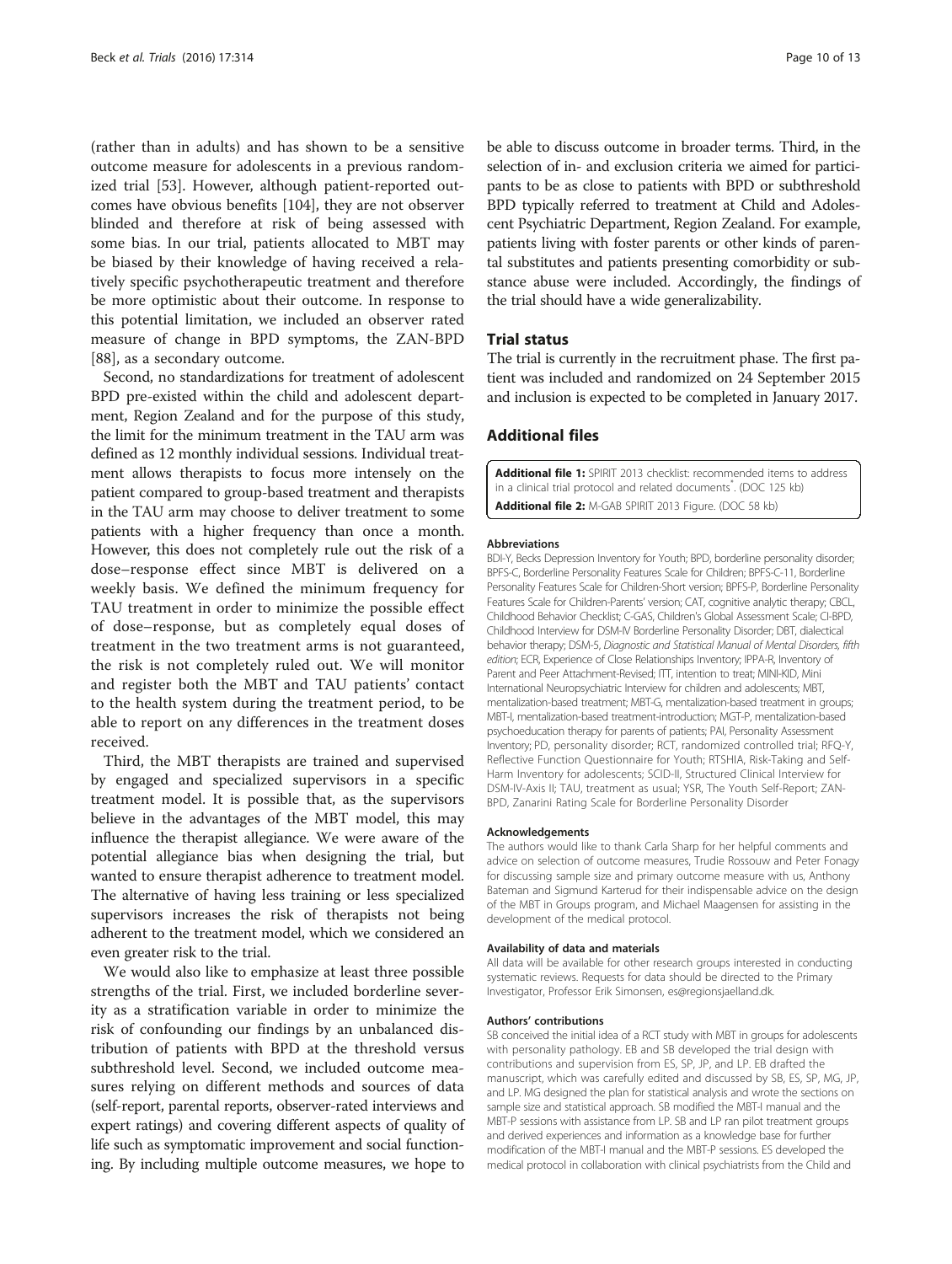<span id="page-10-0"></span>Adolescent Psychiatric Department Region Zealand. All authors read and approved the final manuscript.

#### Competing interests

We have received external funding for the trial from the Health Science Fund, Region Zealand, Denmark and "Region Sjaellands Forskningsfremmende Pulje" (both are governmental funding). The amount of funding so far is 133.883EUR (salary for co-workers, tuition fee for the university, supervision, etc.). There are no commercial sponsors. The authors declare that they have no competing interests.

#### Consent for publication

Participants will be informed of the trial verbally and in writing, and written informed consent will be obtained from at least one of the participants' parents before inclusion. All trial participants may, upon request, be permitted access to further information about the project.

### Author details

<sup>1</sup>Child and Adolescent Psychiatric Department, Region Zealand, Smedegade 16, 4000 Roskilde, Denmark. <sup>2</sup>Psychiatric Research Unit, Region Zealand, Fælledvej 6, 4200 Slagelse, Denmark. <sup>3</sup>Department of Psychology, University of Copenhagen, Øster Farimagsgade 2A, 1353 Copenhagen K, Denmark. 4 Institute of Clinical Medicine, Faculty of Health and Medical Sciences, University of Copenhagen, Blegdamsvej 9, 2100 Copenhagen, Denmark.

# Received: 19 March 2016 Accepted: 8 June 2016<br>Published online: 12 July 2016

#### References

- 1. American Psychiatric Association. Diagnostic and Statistical Manual of Mental Disorders: DSM-5. Arlington: American Psychiatric Association; 2013.
- 2. Hopwood CJ, Zanarini MC. Borderline personality traits and disorder: predicting prospective patient functioning. J Consult Clin Psychol. 2010; 78(4):585–9.
- 3. Zanarini MC, Frankenburg FR, Reich DB, Fitzmaurice G. The 10-year course of psychosocial functioning among patients with borderline personality disorder and Axis II comparison subjects. Acta Psychiatr Scand. 2010;122(2): 103–9.
- Black DW, Blum N, Pfohl B, Hale N. Suicidal behavior in borderline personality disorder: prevalence, risk factors, prediction, and prevention. J Personal Disord. 2004;18(3):226–39.
- 5. Coid J, Yang M, Tyrer P, Roberts A, Ullrich S. Prevalence and correlates of personality disorder in Great Britain. Br J Psychiatry. 2006;188:423–31.
- 6. Lenzenweger MF, Lane MC, Loranger AW, Kessler RC. DSM-IV personality disorders in the national comorbidity survey replication. Biol Psychiatry. 2007;62(6):553–64.
- 7. Samuels J, Eaton WW, Bienvenu OJ, Brown CH, Costa PT, Nestadt G. Prevalence and correlates of personality disorders in a community sample. Br J Psychiatry. 2002;180:536–42.
- 8. Torgersen S, Kringlen E, Cramer V. The prevalence of personality disorders in a community sample. Arch Gen Psychiatry. 2001;58(6):590–6.
- 9. Trull TJ, Jahng S, Tomko RL, Wood PK, Sher KJ. Revised NESARC personality disorder diagnoses: gender, prevalence, and comorbidity with substance dependence disorders. J Personal Disord. 2010;24(4):412–26.
- 10. Fossati A, Maffei C, Bagnato M, Battaglia M, Donati D, Donini M, Fiorili M, Novella L, Prolo F. Patterns of covariation of DSM-IV personality disorders in a mixed psychiatric sample. Compr Psychiatry. 2000;41(3):206–15.
- 11. Zimmerman M, Rothschild L, Chelminski I. The prevalence of DSM-IV personality disorders in psychiatric outpatients. Am J Psychiatr. 2005;162(10):1911–8.
- 12. Korzekwa MI, Dell PF, Links PS, Thabane L, Webb SP. Estimating the prevalence of borderline personality disorder in psychiatric outpatients using a two-phase procedure. Compr Psychiatry. 2008;49(4):380–6.
- 13. Zanarini MC, Frankenburg FR. Pathways to the development of borderline personality disorder. J Personal Disord. 1997;11(1):93–104.
- 14. Adam A, Breithaupt-Peters M. Persönlichkeitsentwicklungsstörungen bei kindern und jugendlichen ein integrativer ansatz für die psychotherapeutische und sozialpädagogische praxis. Stuttgart: Kohlhammer; 2010.
- 15. Freeman A, Reinecke MA. Personality disorders in childhood and adolescence. Hoboken: John Wiley & Sons; 2007.
- 16. Chanen AM, McCutcheon LK. Prevention and early intervention for borderline personality disorder: current status and recent evidence. Br J Psychiatry. 2013;202:24–9.
- 17. Bondurant H, Greenfield B, Tse SM. Construct validity of the adolescent borderline personality disorder: a review. Can Child Adolesc Psychiatr Rev. 2004;13(3):53–7.
- 18. Chanen AM, Kaess M. Developmental pathways to borderline personality disorder. Curr Psychiatry Rep. 2012;14(1):45–53.
- 19. Miller AL, Muehlenkamp JJ, Jacobson CM. Fact or fiction: diagnosing borderline personality disorder in adolescents. Clin Psychol Rev. 2013;28(6): 969–81.
- 20. Paris J. Personality disorders begin in adolescence. J Can Acad Child Adolesc Psychiatry. 2013;22(3):195–6.
- 21. Sharp C, Romero C. Borderline personality disorder: a comparison between children and adults. Bull Menn Clin. 2007;71(2):85–114.
- 22. Glenn CR, Klonsky ED. Reliability and validity of borderline personality disorder in hospitalized adolescents. J Can Acad Child Adolesc Psychiatry. 2013;22(3):206–11.
- 23. Grilo CM, McGlashan TH, Quinlan DM, Walker ML, Greenfeld D, Edell WS. Frequency of personality disorders in two age cohorts of psychiatric inpatients. Am J Psychiatry. 1998;155(1):140–2.
- 24. Becker DF, Grilo CM, Edell WS, McGlashan TH. Diagnostic efficiency of borderline personality disorder criteria in hospitalized adolescents: comparison with hospitalized adults. Am J Psychiatry. 2002;159(12):2042–7.
- 25. Cohen P, Crawford TN, Johnson JG, Kasen S. The children in the community study of developmental course of personality disorder. J Personal Disord. 2005;19(5):466–86.
- 26. Cohen P. Child development and personality disorder. Psychiatr Clin N Am. 2008;31(3):477–93.
- 27. Keuroghlian AS, Frankenburg FR, Zanarini MC. The relationship of chronic medical illnesses, poor health-related lifestyle choices, and health care utilization to recovery status in borderline patients over a decade of prospective follow-up. J Psychiatr Res. 2013;47(10):1499–506.
- 28. Ha C, Balderas JC, Zanarini MC, Oldham J, Sharp C. Psychiatric comorbidity in hospitalized adolescents with borderline personality disorder. J Clin Psychiatry. 2014;75(5):457–64.
- 29. Zanarini MC, Frankenburg FR, Dubo ED, et al. Axis I comorbidity of borderline personality disorder. Am J Psychiatry. 1998;155(12):1733–94.
- 30. McGlashan TH, Grilo CM, Skodol AE, et al. The collaborative longitudinal personality disorders study: baseline Axis I/II and II/II diagnostic cooccurrence. Acta Psychiatr Scand. 2000;102(4):256–64.
- 31. Skodol AE, Gunderson JG, Pfohl B, et al. The borderline diagnosis I: psychopathology, comorbidity, and personality structure. Biol Psychiatry. 2002;51(12):936–50.
- 32. Hörz S, Zanarini MC, Frankenburg FR, Reich DB, Fitzmaurice G. Ten-year use of mental health services by patients with borderline personality disorder and with other Axis II disorders. Psychiatr Serv (Washington, DC). 2010;61(6):612–6.
- 33. van Asselt AD, Dirksen CD, Arntz A, Severens JL. The cost of borderline personality disorder: societal cost of illness in BPD patients. Eur Psychiatry. 2007;22(6):354–61.
- 34. Cailhol L, Jeannot M, Rodgers R, Guelfi JD, Perez-Diaz F, Pham-Scottez A, Speranza M. Borderline personality disorder and mental healthcare service use among adolescents. J Personal Disord. 2013;27(2):252–9.
- 35. Feenstra DJ, Hutsebaut J, Laurenssen EM, Verheul R, Busschbach JJ, Soeteman DI. The burden of disease among adolescents with personality pathology: quality of life and costs. J Personal Disord. 2012;26(4):593–604.
- 36. Chanen AM, Jovev M, Jackson HJ. Adaptive functioning and psychiatric symptoms in adolescents with borderline personality disorder. J Clin Psychiatry. 2007;68(2):297–306.
- 37. Chanen AM, Jovev M, McCutcheon L, Jackson HJ, McGorry PD. Borderline personality disorder in young people and the prospects for prevention and early intervention. Curr Psychiatry Rev. 2008;4(1):48–57.
- 38. Winograd G, Cohen P, Chen H. Adolescent borderline symptoms in the community: prognosis for functioning over 20 years. J Child Psychol Psychiatry Allied Discip. 2008;49(9):933–41.
- 39. Lenzenweger MF, Desantis CD. Predicting change in borderline personality: using neurobehavioral systems indicators within an individual growth curve framework. Dev Psychopathol. 2005;17(4):1207–37.
- 40. Bleiberg E, Rossouw T, Fonagy P. Adolescent breakdown and emerging borderline personality disorder. In: Bateman A, Fonagy P, editors. Handbook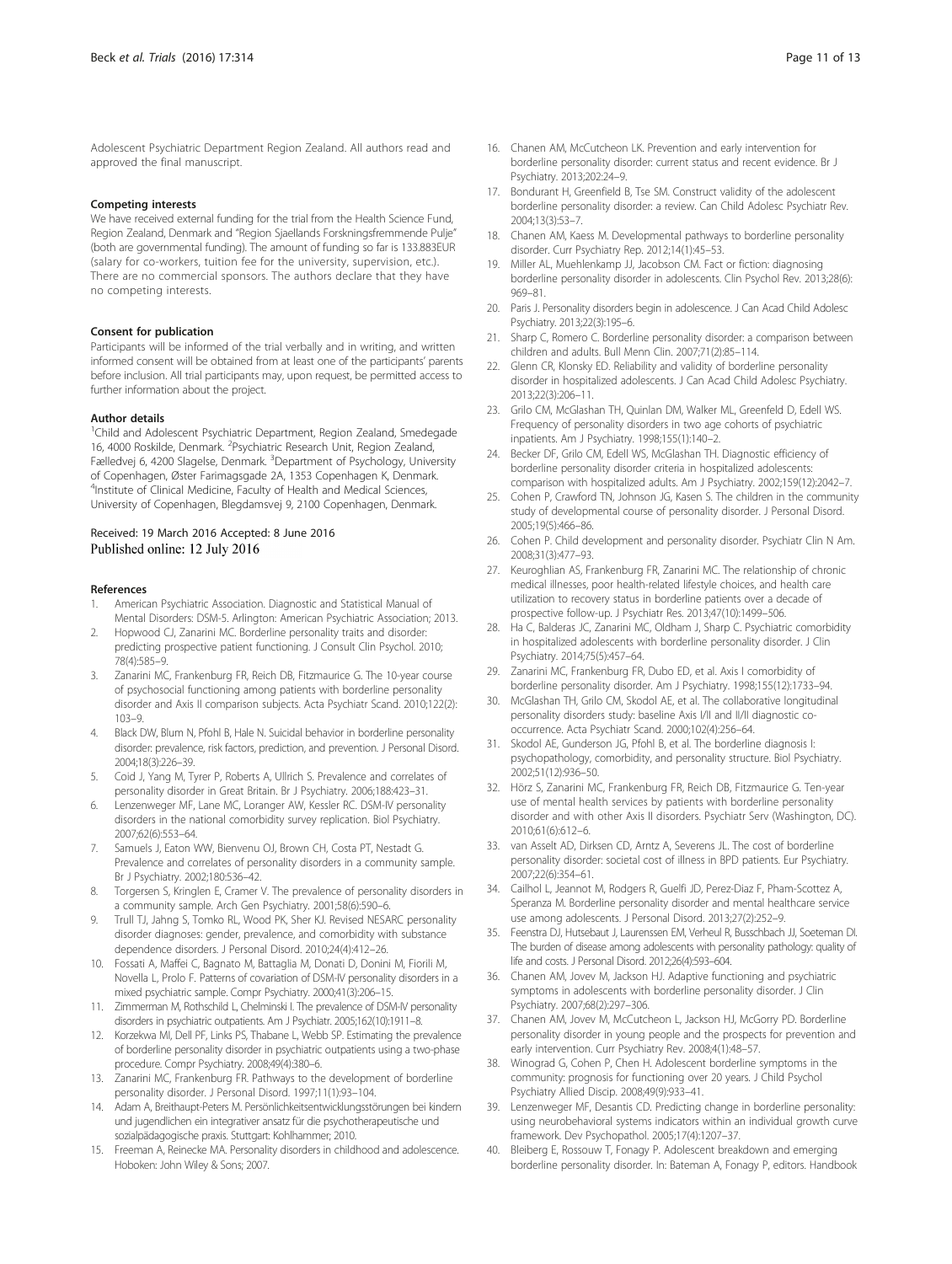<span id="page-11-0"></span>of mentalizing in mental health practice. Washington DC: American Psychiatric Publishing; 2012. p. 463–509.

- 41. Bateman AW, Gunderson J, Mulder R. Treatment of personality disorder. Lancet. 2015;385:735–43.
- 42. Stoffers J, Völlm BA, Rücker G, Timmer A, Huband N, Lieb K. Pharmacological interventions for borderline personality disorder. Cochrane Database Syst Rev. 2010;16:CD005653.
- 43. Mehlum L, Tørmoen AJ, Ramberg M, Haga E, Diep LM, Laberg S, et al. Dialectical behavior therapy for adolescents with repeated suicidal and selfharming behavior: a randomized trial. J Am Acad Child Adolesc Psychiatry. 2014;53:1082–91.
- 44. Mehlum L, Ramberg M, Tørmoen AJ, Haga E, Diep BHS, et al. Dialectical behavior therapy compared with enhanced usual care for adolescents with repeated suicidal and self-harming behavior: outcomes over a one-year follow-up. J Am Acad Child Adolesc Psychiatry. 2016;55(4):295–300.
- 45. Rathus JH, Miller AL. Dialectical behavior therapy adapted for suicidal adolescents. Suicide Life Threat Behav. 2002;32(2):146–57.
- 46. Woodberry KA, Popenoe EJ. Implementing dialectical behavior therapy with adolescents and their families in a community outpatient clinic. Cogn Behav Pract. 2008;15:277–86.
- 47. Fleischhaker C, Böhme R, Sixt B, Brück C, Schneider C, Schulz E. Dialectical Behavioral Therapy for Adolescents (DBT-A): a clinical trial for patients with suicidal and self-injurious behavior and borderline symptoms with a oneyear follow-up. Child Adolesc Psychiatr Mental Health. 2011;5(1):3.
- 48. Tørmoen AJ, Grøholt B, Haga E, Brager-Larsen A, Miller A, Walby F, Mehlum L. Feasibility of dialectical behavior therapy with suicidal and self-harming adolescents with multi-problems: training, adherence, and retention. Arch Suicide Res. 2014;18:432–44.
- 49. James S, Freeman K, Mayo D, Riggs M, Morgan J, Schaepper MA, et al. Does insurance matter? Implementing dialectical behavior therapy with two groups of youth engaged in deliberate self-harm. Adm Policy Ment Health Ment Health Serv Res. 2014;42:449–61.
- 50. Freeman KR, James S, Klein KP, Mayo D, Montgomery S. Outpatient dialectical behavior therapy for adolescents engaged in deliberate selfharm: conceptual and methodological considerations. Child Adolesc Soc Work J. 2016;33(2):123–35.
- 51. Chanen AM, Jackson HJ, McCutcheon LK, Jovev M, Dudgeon P, Yuen HP, McGorry PD. Early intervention for adolescents with borderline personality disorder using cognitive analytic therapy: randomised controlled trial. Br J Psychiatry. 2008;193(6):477–84.
- 52. Schuppert HM, Timmerman ME, Bloo J, van Gemert TG, Wiersema HM, Minderaa RB, Nauta MH. Emotion regulation training for adolescents with borderline personality disorder traits: a randomized controlled trial. J Am Acad Child Adolesc Psychiatry. 2012;51(12):1314–23.
- 53. Rossouw TI, Fonagy P. Mentalization-based treatment for self-harm in adolescents: a randomized controlled trial. J Am Acad Child Adolesc Psychiatry. 2012;51(12):1304–13.
- 54. Laurenssen EM, Feenstra DJ, Busschbach JJ, Hutsebaut J, Bales DL, Luyten P, Noom MJ. Feasibility of mentalization-based treatment for adolescents with borderline symptoms: a pilot study. Psychotherapy. 2014;51(1):159–66.
- 55. Bateman A, Fonagy P. Effectiveness of partial hospitalization in the treatment of borderline personality disorder: a randomized controlled trial. Am J Psychiatry. 1999;156(10):1563–9.
- 56. Bateman A, Fonagy P. Treatment of borderline personality disorder with psychoanalytically oriented partial hospitalization: an 18-month follow-up. Am J Psychiatry. 2001;158(1):36–42.
- 57. Bateman A, Fonagy P. 8-year follow-up of patients treated for borderline personality disorder: mentalization-based treatment versus treatment as usual. Am J Psychiatry. 2008;165(5):631–8.
- 58. Bateman A, Fonagy P. Randomized controlled trial of outpatient mentalization-based treatment versus structured clinical management for borderline personality disorder. Am J Psychiatry. 2009;166(12):1355–64.
- 59. Bateman A, Fonagy P. Psychotherapy for borderline personality disorder: mentalization-based treatment. Oxford. New York: Oxford University Press; 2004.
- 60. Fonagy P, Gergely G, Jurist E, Target M. Affect regulation, mentalization, and the development of the self. New York: Other Press; 2002.
- 61. Fonagy P, Bateman AW. Adversity, attachment, and mentalizing. Compr Psychiatry. 2016;64:59–66.
- 62. Karterud S. Manual for mentaliseringsbasert gruppeterapi (MBT-G). Oslo: Gyldendal akademisk; 2012.
- 63. Gunderson JG, Zanarini MC, Choi-Kain LW, Mitchell KS, Jang KL, Hudson JI. Family study of borderline personality disorder and its sectors of psychopathology. Arch Gen Psychiatry. 2011;68(7):753–62.
- 64. Carlson EA, Egeland B, Sroufe LA. A prospective investigation of the development of borderline personality symptoms. Dev Psychopathol. 2009; 21:1311–1334.
- 65. De Panfilis C, Marchesi C, Cabrino C, Monici A, Politi V, Rossi M, Maggini C. Patient factors predicting early dropout from psychiatric outpatient care for borderline personality disorder. Psychiatry Res. 2012;200(2-3):422–9.
- 66. Karterud S, Bateman AB. Manual for mentaliseringsbasert psykoedukativ gruppeterapi (MBT-I). Oslo: Gyldendal akademisk; 2011.
- 67. Karterud S. On structure and leadership in mentalization-based group therapy and group analysis'. Group Analysis. 2015;48(2):137–49.
- 68. Sundhedstyrelsen. National Klinisk retningslinje for behandling af emotionel ustabil personlighedsstruktur, borderline type. Kørbenhavn: Sundhedsstyrelsen; 2015.
- 69. Sheehan DV, Lecrubier Y, Sheehan KH, Amorim P, Janavs J, Weiller E, Hergueta T, Baker R, Dunbar GC. The Mini-International Neuropsychiatric Interview (M.I.N.I.): the development and validation of a structured diagnostic psychiatric interview for DSM-IV and ICD-10. J Clin Psychiatry. 1998;59(20):22–33.
- 70. Sheehan DV, Sheehan KH, Shytle RD, Janavs J, Bannon Y, Rogers JE, et al. Reliability and validity of the Mini International Neuropsychiatric Interview for Children and Adolescents (MINI-KID). J Clin Psychiatry. 2010;71(3):313–26.
- 71. First M, Gibbon M, Spitzer R. Structured clinical interviews for DSM-IV Axis-ii personality disorders. Washington DC: American Psychiatric Press; 1997.
- 72. Lobbestael J, Leurgans M, Arntz A. Inter-rater reliability of the structured clinical interview for DSM-IV Axis I disorders (SCID I) and Axis II disorders (SCID II). Clin Psychol Psychother. 2011;18(1):75–9.
- 73. Zanarini MC. The childhood interview for DSM-IV borderline personality disorder (CI-BPD). Belmont: McLean Hospital and Harvard Medical School; 2003.
- 74. Sharp C, Ha C, Michonski J, Venta A, Carbone C. Borderline personality disorder in adolescents: evidence in support of the Childhood Interview for DSM-IV Borderline Personality Disorder in a sample of adolescent inpatients. Compr Psychiatry. 2012;53:765–74.
- 75. Sharp C, Ha C, Carbone C, Kim S, Perry K, Williams L, Fonagy, P. Hypermentalizing in adolescent inpatients: treatment effects and association with borderline traits. J Personal Disord. 2013;27(1):3–18.
- 76. Crick NR, Murray-Close D, Woods K. Borderline personality features in childhood: a short-term longitudinal study. Dev Psychopathol. 2005;17(4):1051–70.
- 77. Morey LC. Personality assessment inventory: professional manual. Odessa: Psychological Assessment Resources; 1997.
- 78. Sharp C, Mosko O, Chang B, Ha C. The cross-informant concordance and concurrent validity of the Borderline Personality Features Scale for Children in a community sample of boys. Clin Child Psychol Psychiatry. 2010;16(3): 335–49.
- 79. Sharp C, Steinberg L, Temple J, Newlin E. An 11-item measure to assess borderline traits in adolescents: refinement of the BPFSC using IRT. Personal Disord. 2014;5(1):70–8.
- 80. Thastum M, Ravn K, Sommer S, Trillingsgaard A. Reliability, validity and normative data for the Danish Beck Youth Inventories. Scand J Psychol. 2009;50(1):47–54. 52.
- 81. Vrouva I, Fonagy P, Fearon PR, Roussow T. The risk-taking and self-harm inventory for adolescents: development and psychometric evaluation. Psychol Assess. 2010;22(4):852-865.
- 82. Sansone RA, Wiederman MW, Sansone LA. The Self-Harm Inventory: development of a scale for identifying self-destructive behaviors and borderline personality disorder. J Clin Psychol. 1998;54:973–83.
- 83. Achenbach TM. Manual for the Youth Self-Report and 1991 Profile. Burlington: University of Vermont Department of Psychiatry; 1991.
- 84. Achenbach TM. Manual for the Child Behavior Checklist/4-18 and 1991 Profile. Burlington: University of Vermont Department of Psychiatry; 1991.
- 85. Holmbeck GN, Thill AW, Bachanas P, Garber J, Miller KB, Abad M, et al. Evidence-based assessment in pediatric psychology: measures of psychosocial adjustment and psychopathology. J Pediatr Psychol. 2008;33:958–80.
- 86. Bilenberg N. The Child Behavior Checklist (CBCL) and related material: standardization and validation in Danish population based and clinically based samples. Acta Psychiatr Scand Suppl. 1999;398:2–52.
- 87. Henriksen H, Nielsen PF, Bielenberg N. Ny dansk standardisering af adfærdsspørgeskemaet Child Behaviour Checklist til skolebørn. Ugeskr Laeger. 2012;174(46):2867.